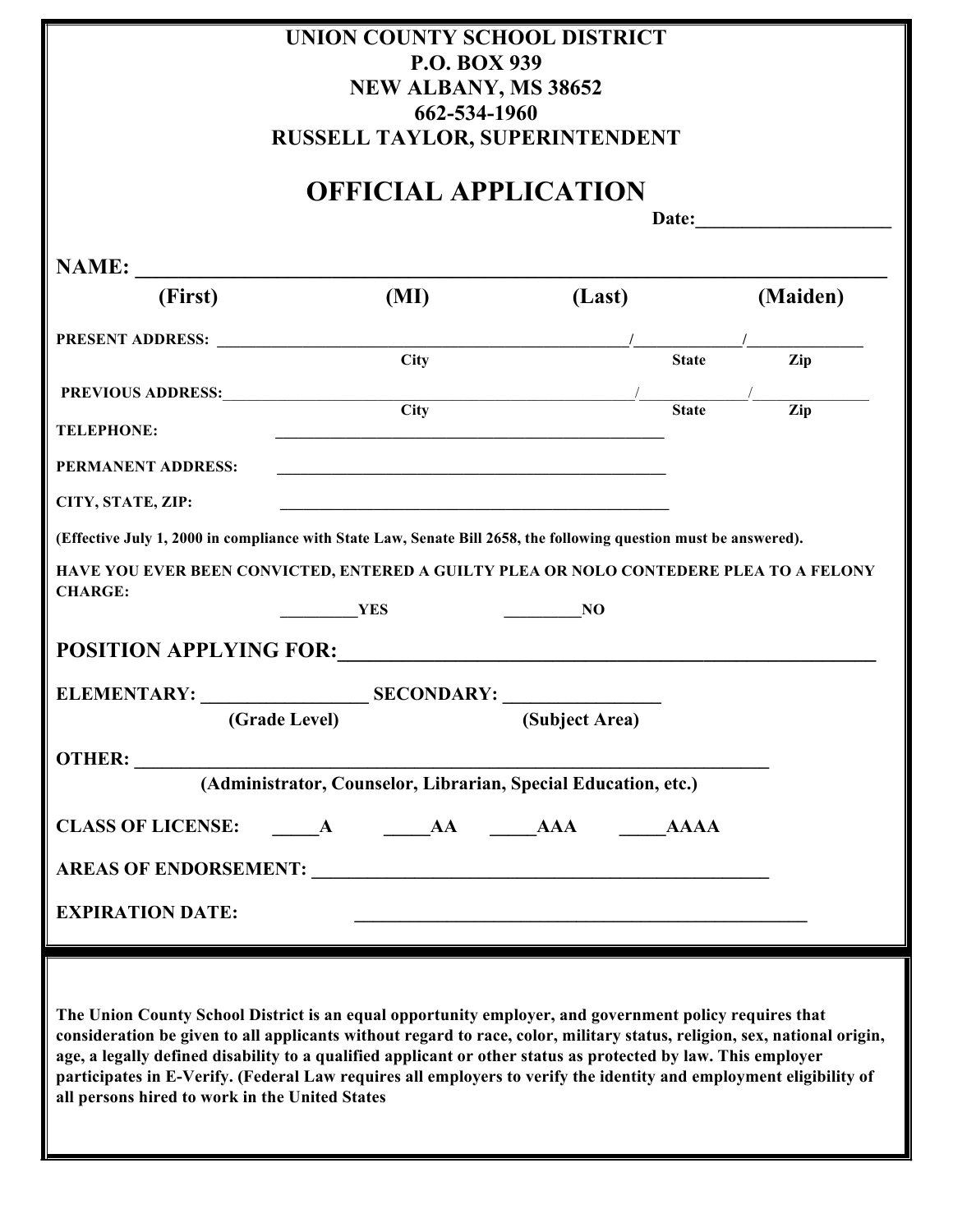## **EDUCATIONAL BACKGROUND:**

| School/Location | <b>Dates</b> | Diploma/Degree | <b>Major</b> | <b>Minor</b> |
|-----------------|--------------|----------------|--------------|--------------|
|                 |              |                |              |              |
|                 |              |                |              |              |
|                 |              |                |              |              |
|                 |              |                |              |              |
|                 |              |                |              |              |
|                 |              |                |              |              |

## **EXPERIENCE:**

| <b>School District</b> | <b>Dates</b> | <b>No. Years Employed</b> | <b>Area of Assignment</b> |
|------------------------|--------------|---------------------------|---------------------------|
|                        |              |                           |                           |
|                        |              |                           |                           |
|                        |              |                           |                           |
|                        |              |                           |                           |
|                        |              |                           |                           |

## **REFERENCES: (Include current Principal and/or Superintendent)**

| Name/Title | <b>Address</b> | <b>Telephone</b> |
|------------|----------------|------------------|
|            |                |                  |
|            |                |                  |
|            |                |                  |
|            |                |                  |
|            |                |                  |